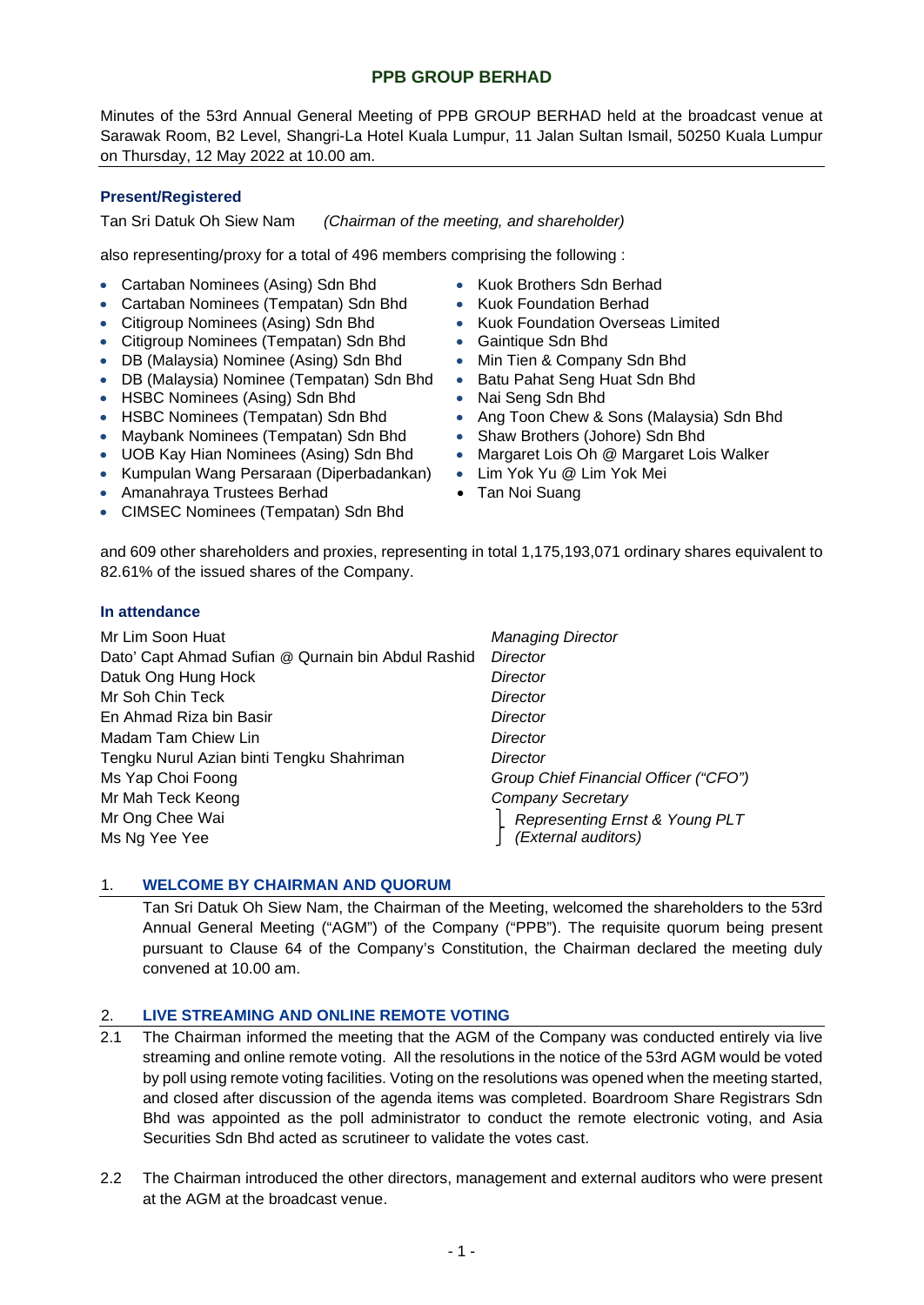# 3. **PRELIMINARY MATTERS**

# 3.1 Letter from Minority Shareholder Watch Group ("MSWG")

PPB had received a letter dated 18 April 2022 from the MSWG containing several questions on the Group's operations, corporate governance and sustainability matters. The Company's replies to MSWG's questions were read out by the CFO, and the written reply in a letter dated 12 May 2022 is attached as Annexure A to these minutes.

# 3.2 Presentations on the PPB Group

The CFO presented the key Group financial highlights for the financial year ended ("FYE") 31 December 2021, and the Managing Director briefed the members on the group business updates and prospects.

# 4. **AUDITED FINANCIAL STATEMENTS AND DIRECTORS' REPORT**

# 4.1 Audited financial statements – FYE 31 December 2021

The audited financial statements for FYE 2021 were tabled at the AGM pursuant to Section 340(1)(a) of the Companies Act 2016, and this agenda item was not required to be put to vote. There were no objections to the Chairman's proposal that the auditors' report be taken as read.

Members submitted questions during the meeting relating to the group's operations and businesses, and financial results. These were dealt with by the Chairman, Managing Director and senior management. The Company's responses are set out in Annexure B to these minutes.

The Chairman declared that the Company's audited financial statements for FYE 2021 had been laid before the meeting, and proceeded to the next item on the agenda.

# 5. **FINAL DIVIDEND**

The Directors had proposed the payment of a final dividend of 25 sen per share for FYE 2021. Together with the interim dividend (10 sen per share) already paid, the total dividend rate paid/ proposed for FYE 2021 would be 35 sen per share, equivalent to a total dividend payment of RM498 million.

Ordinary Resolution No. 1 to approve the payment of the final dividend of 25 sen per share for FYE 2021 was put to vote.

# 6. **DIRECTORS' FEES AND BENEFITS**

The Chairman passed the Chair to the Managing Director, Mr Lim Soon Huat to conduct the proceedings on the proposed payment of Directors' fees and benefits.

# 6.1 Directors' fees

The Board had recommended that the fees payable to non-salaried Directors for FYE 2021 remain unchanged. As such the total fees payable to non-salaried Directors who served on the Board and various committees in 2021 would be RM1,016,000/-, the same amount paid for FYE 2020.

Ordinary Resolution No. 2 to approve the payment of Directors' fees was put to vote.

# 6.2 Directors' benefits

The non-salaried Directors' benefits comprise allowances and benefits-in-kind, as well as medical and life insurance premiums. An amount of RM280,000/- in Directors' benefits for the period from 1 July 2021 to 30 June 2022 was approved at the 52nd AGM in 2021 of which about RM160,272/- was expected to be incurred up to 30 June 2022.

The estimated value of benefits for non-salaried Directors for the period from 1 July 2022 to 30 June 2023 is RM1,080,000/-. The Managing Director explained that the higher amount comprises largely of a provision for the equivalent amount of coverage and benefits not covered by the insurer; and the pay-out would be subject to any actual claims made.

Ordinary Resolution No. 3 to approve the payment of Directors' benefits was put to vote.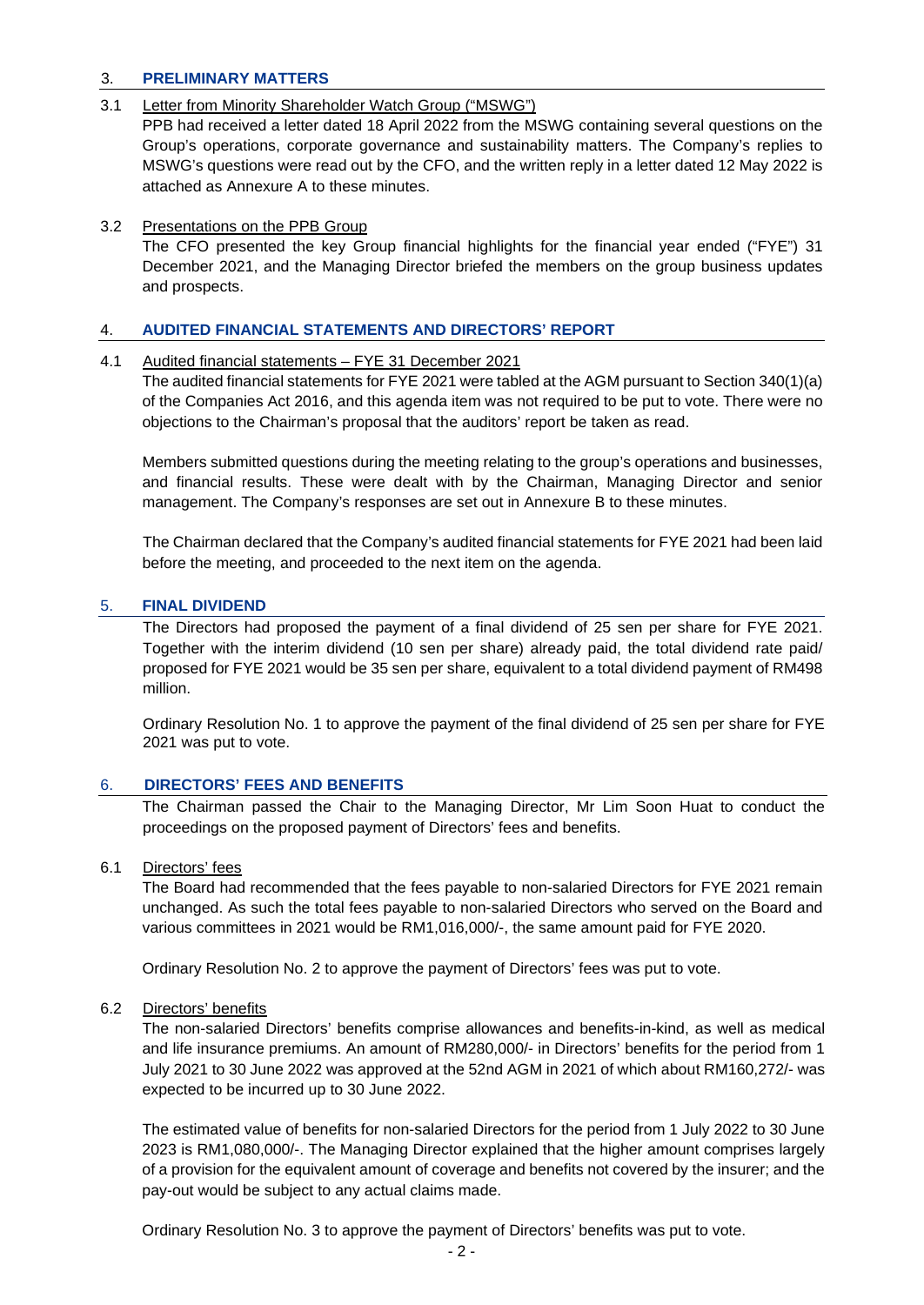# 6.2 *(continued)*

# *Declaration of interests and abstention from voting*

Mr Lim informed the meeting that Tan Sri Datuk Oh Siew Nam and Madam Tam Chiew Lin were deemed interested in Ordinary Resolutions Nos. 2 and 3. They and persons connected with them abstained from voting on these resolutions.

Mr Lim passed the Chair back to Tan Sri Oh after the completion of the above agenda items.

# 7. **RE-ELECTION OF DIRECTORS**

Dato' Captain Ahmad Sufian @ Qurnain bin Abdul Rashid and Madam Tam Chiew Lin retired by rotation at the AGM; and Tengku Nurul Azian binti Tengku Shahriman who was appointed a Director on 1 March 2022, retired pursuant to Clause 86 of the Constitution. Being eligible, all three Directors had offered themselves for re-election.

PPB's Nomination Committee ("NC") had carried out an assessment and recommended Dato' Capt Sufian, Madam Tam and Tengku Azian for re-election as Directors. The following ordinary resolutions were put to vote :

- (a) Ordinary Resolution No. 4 to approve the re-election of Dato' Captain Ahmad Sufian @ Qurnain bin Abdul Rashid;
- (b) Ordinary Resolution No. 5 to approve the re-election of Madam Tam Chiew Lin; and
- (c) Ordinary Resolution No. 6 to approve the re-election of Tengku Nurul Azian binti Tengku Shahriman.

# 8. **RE-APPOINTMENT OF AUDITORS**

Ernst & Young PLT, the retiring auditors had indicated their willingness to be re-appointed and the Audit Committee had recommended their re-appointment.

Ordinary Resolution No. 7 to approve the re-appointment of Ernst & Young PLT was put to vote.

# **OTHER BUSINESS**

# 9. **CONTINUATION OF TENURE OF INDEPENDENT DIRECTORS**

9.1 The Chairman informed the meeting that Dato' Captain Ahmad Sufian @ Qurnain bin Abdul Rashid ("Dato' Sufian") and Mr Soh Chin Teck were appointed as independent non-executive directors ("INED") of the Company in 2009 and 2012 respectively, and had served as independent directors for cumulative terms of twelve and nine years. Their tenures as independent directors were extended at the AGM in 2021 until the conclusion of the next AGM of the Company.

En Ahmad Riza Basir was appointed as an INED in 2013. His tenure as an independent director would exceed nine years in July 2022.

9.2 Pursuant to the Malaysian Code on Corporate Governance, the Board through the NC had carried out an assessment, and was satisfied that Dato' Sufian, Mr Soh and En Riza are able to exercise independent judgement, and act in the best interest of the Company.

Shareholders' approval for the proposed Ordinary Resolutions 8 to 10 was sought through a singletier voting process. The following ordinary resolutions were put to vote :

- (a) Ordinary Resolution No. 8 to approve the continuation of Dato' Sufian's tenure as an independent director;
- (b) Ordinary Resolution No. 9 to approve the continuation of Mr Soh Chin Teck's tenure as an independent director; and
- (c) Ordinary Resolution No. 10 to approve the continuation of En Ahmad Riza Basir's tenure as an independent director.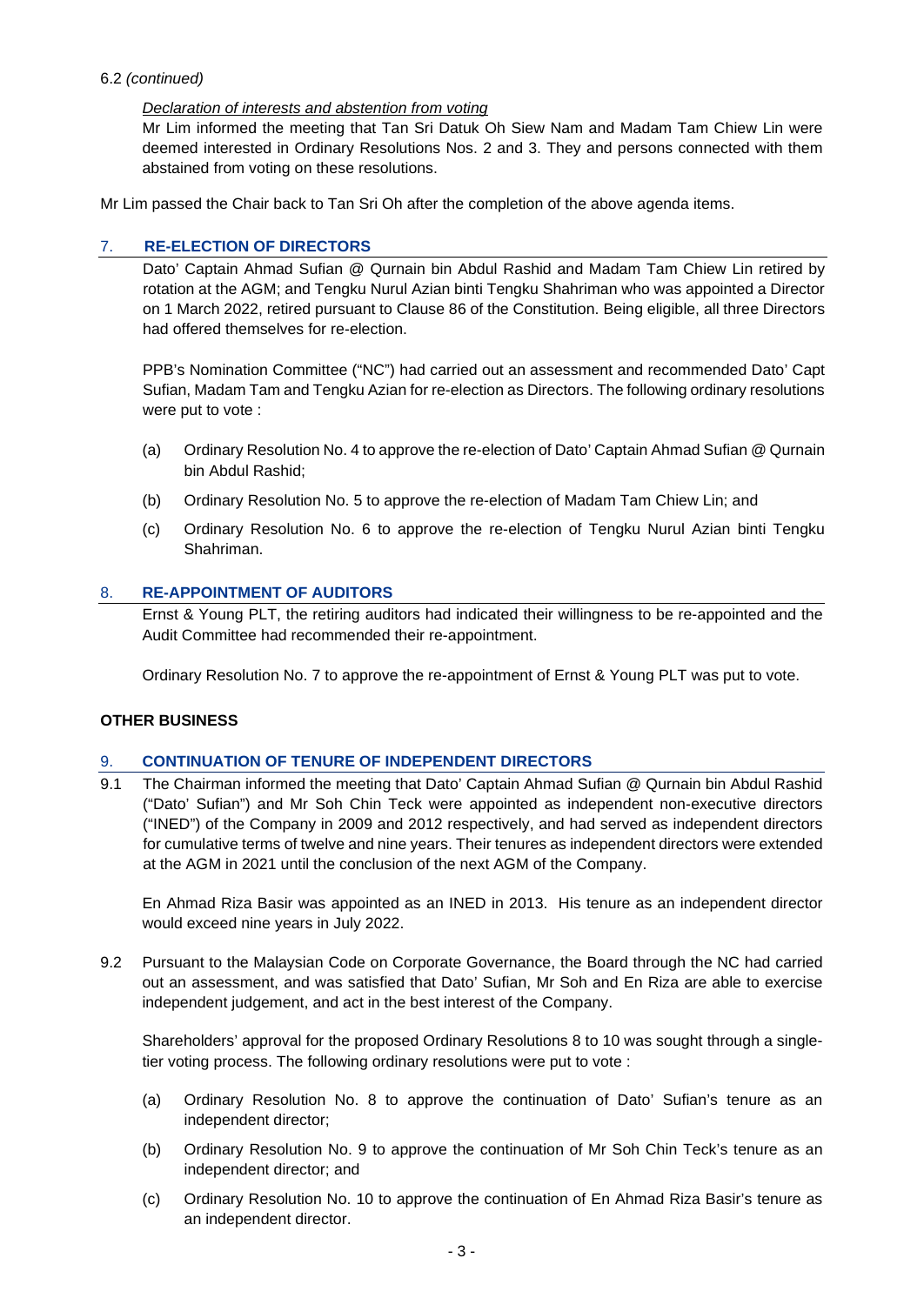# 10. **AUTHORITY TO ALLOT AND ISSUE SHARES PURSUANT TO THE COMPANIES ACT 2016**

Shareholders' approval was sought to authorise the Directors to allot and issue shares not exceeding 10% of the Company's issued shares to avoid any delay and cost of convening general meetings should the Company need to issue new shares during the year. The Company had not issued any new shares since the previous mandate in 2021.

Ordinary Resolution No. 11 to authorise the Directors to issue shares was put to vote.

# 11. **SHAREHOLDERS' MANDATE FOR RECURRENT RELATED PARTY TRANSACTIONS OF A REVENUE OR TRADING NATURE**

The Chairman informed members that details of the proposed shareholders' mandate for recurrent related party transactions of a revenue or trading nature to be entered into with PGEO Group Sdn Bhd ("PGEO") and/or its connected persons ("PGEO Mandate") are set out in Part A of the Circular to Shareholders dated 14 April 2022 (the "Circular"). PGEO is a major shareholder of FFM Berhad with 20% direct interest.

## *Declaration of interest and abstention from voting*

The Chairman informed the meeting that PGEO and persons connected with PGEO would abstain from voting on the resolution.

Ordinary Resolution No. 12 to approve the PGEO Mandate was put to vote.

## 12. **RENEWAL OF AUTHORITY FOR PROPOSED SHARE BUY-BACK**

The Chairman explained that the renewal of the authority for the Proposed Share Buy-back would enable the Company to purchase its own ordinary shares, up to a maximum of 10% of the issued shares of the Company. He informed members that details of the Proposed Share Buy-back are set out in Part B of the Circular.

Ordinary Resolution No. 13 to authorise the Proposed Share Buy-back was put to vote.

## 13. **AMENDMENTS TO THE CONSTITUTION OF THE COMPANY**

Members' approval was sought via a special resolution for the proposed amendments to the Constitution of the Company as set out in Part C of the Circular.

The Chairman informed the meeting that the proposed amendments were mainly to update the Constitution to provide further clarity on the use of technology, and enhance administrative efficiency on the conduct of general meetings.

Resolution No. 14 to approve the amendments to the Constitution was put to vote as a special resolution.

## 14. **OTHER BUSINESS**

The Secretary informed the Chairman that the Company had not received notice of any other business of an AGM.

#### *Additional/other questions*

The Chairman informed members that any other questions which were not dealt with at the AGM could be directed to the Corporate Affairs Department for follow up.

## 15. **COMPLETION OF POLL VOTING AND DECLARATION OF RESULTS**

- 15.1 The meeting was adjourned at 12 noon to enable members to complete the voting process, and registration was closed for tabulation and verification of votes.
- 15.2 The Chairman resumed the meeting at 12.25 pm for the declaration of the voting results provided by the poll administrator and verified by the scrutineers.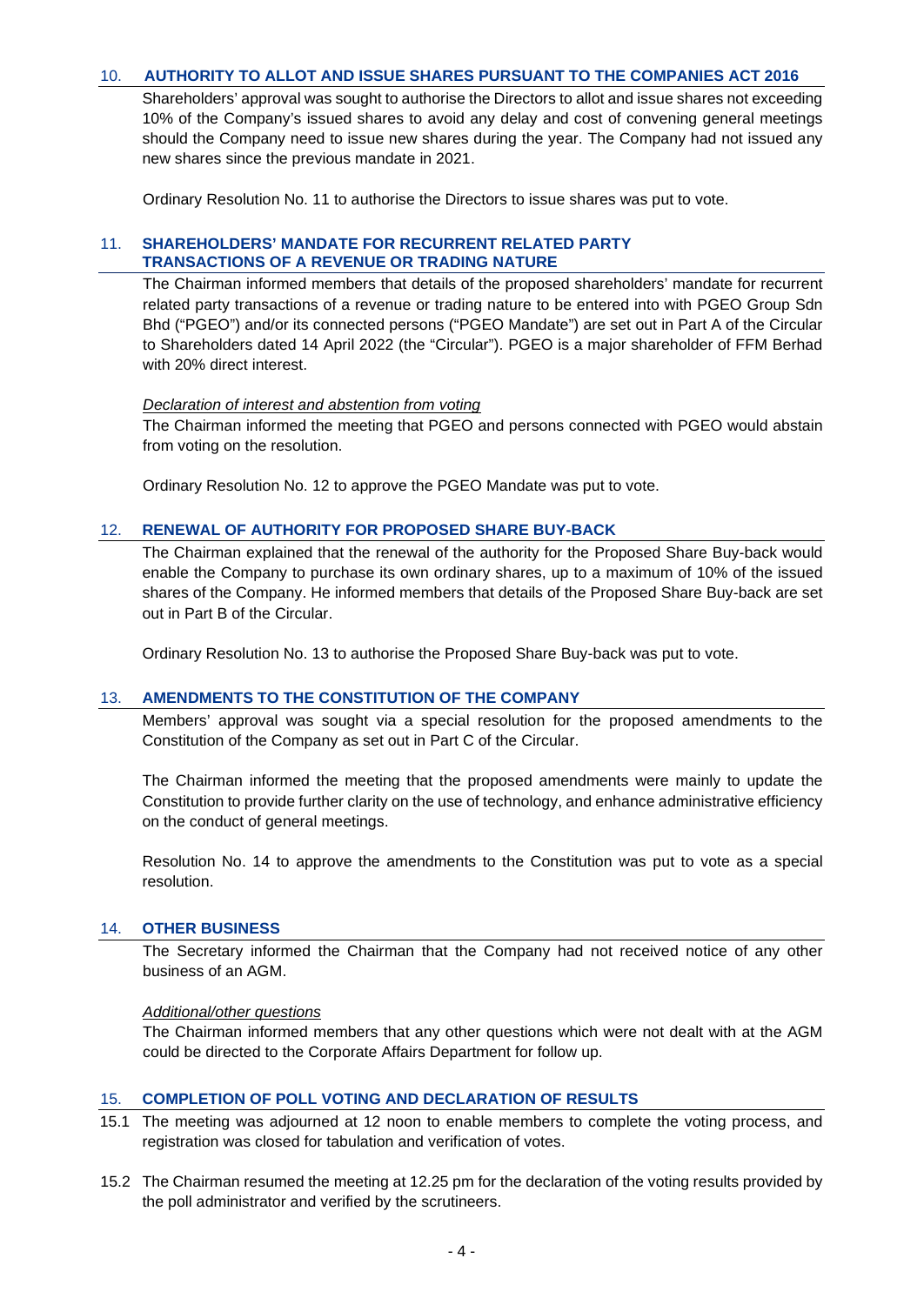15.3 Based on the results of the voting set out in Annexure C to these minutes, the Chairman declared that all the resolutions put to vote at the 53rd AGM of the Company were passed.

The list of resolutions passed at the 53rd AGM are set out in Annexure D to these minutes.

There being no other matters, the meeting terminated at 12.30 pm.

Confirmed

Kuala Lumpur 12 May 2022

CHAIRMAN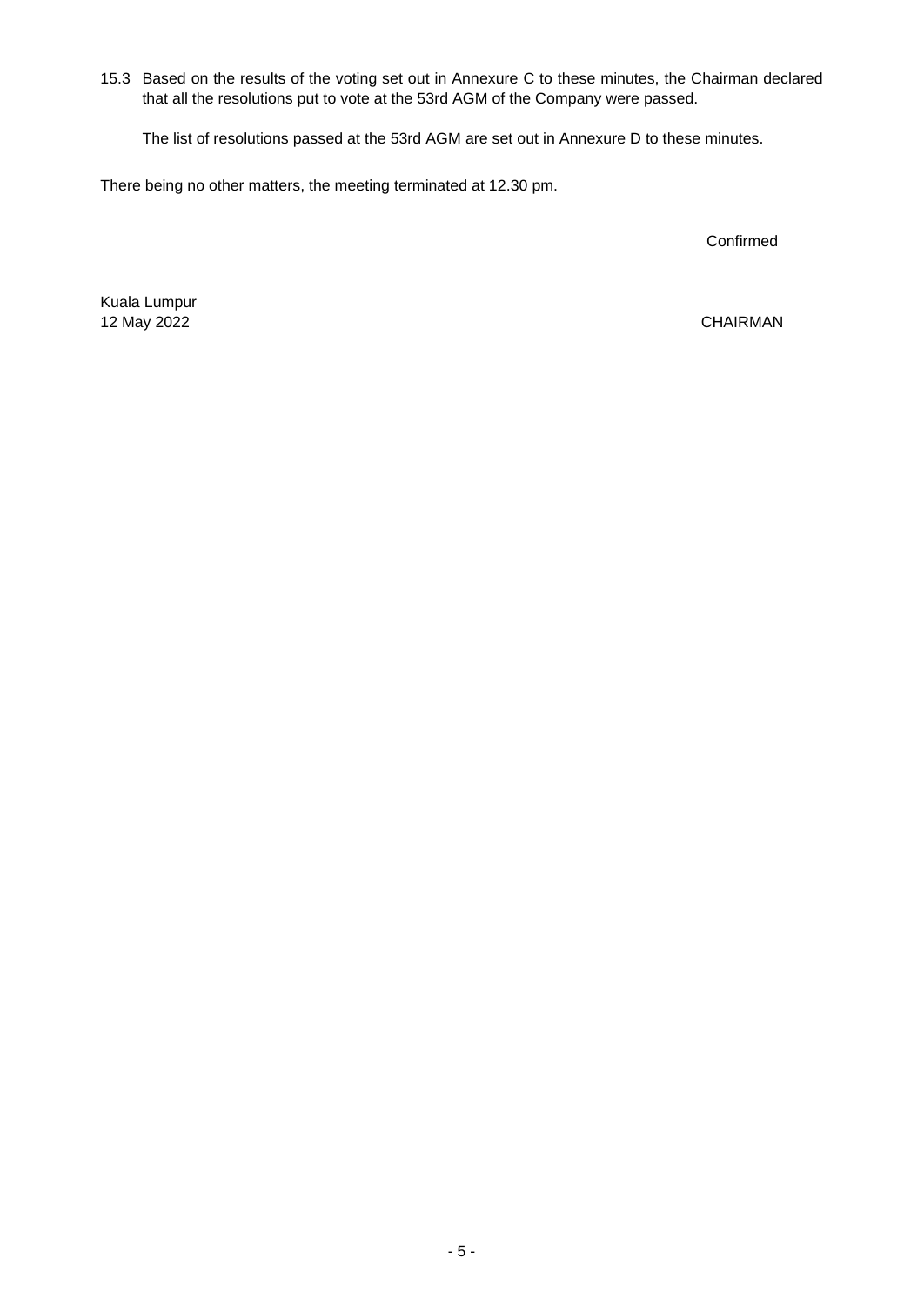# **Annexure A**

*PPB's reply dated 12 May 2022 to MSWG's letter is set out on the following pages.*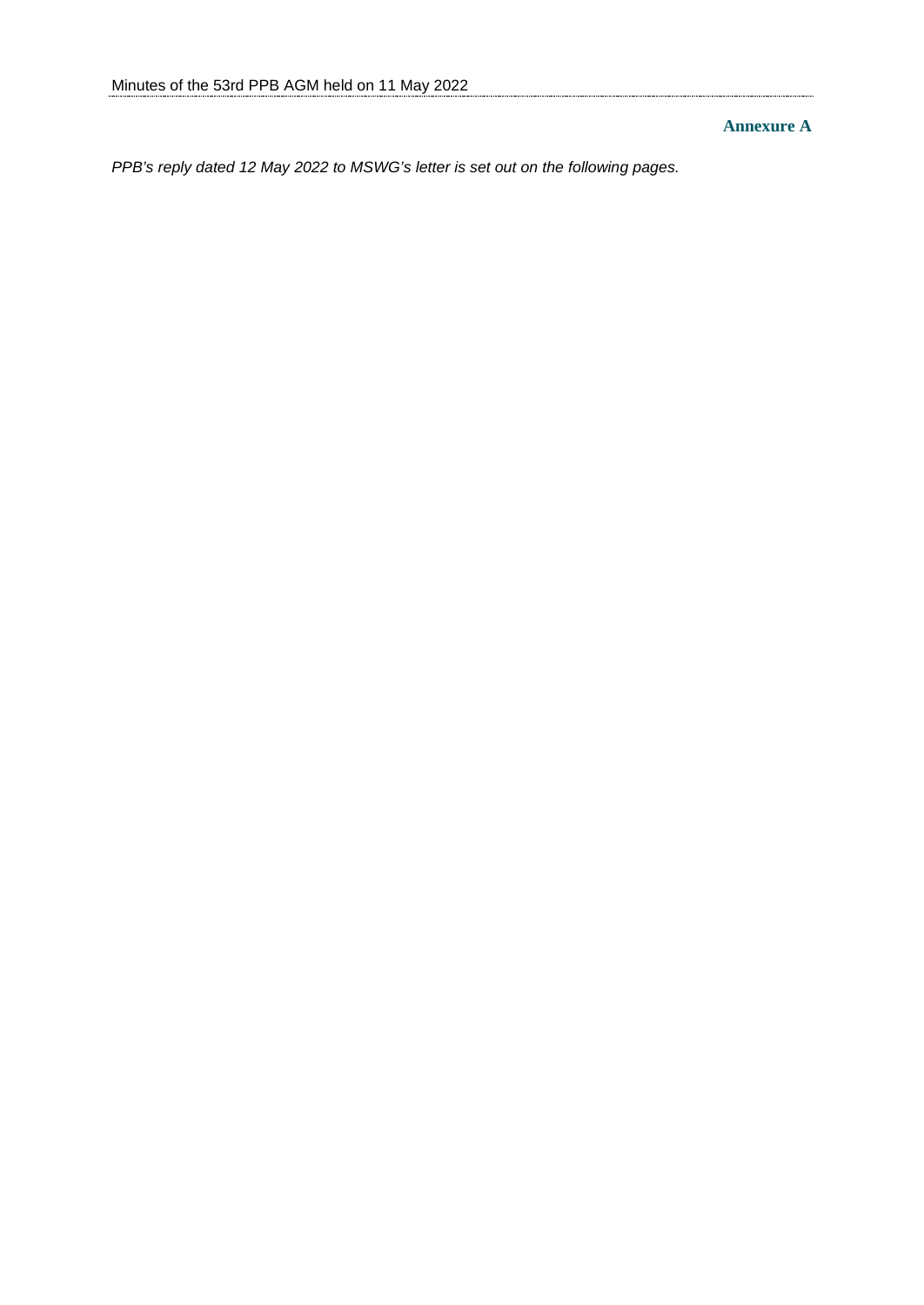

12 May 2022

**By email**

Minority Shareholder Watch Group Level 23-2, Menara AIA Sentral No. 30, Jalan Sultan Ismail 50250 Kuala Lumpur

Attn : Mr Devanesan Evanson, Chief Executive Officer

Dear Mr Evanson

## **53RD ANNUAL GENERAL MEETING ("AGM") OF PPB GROUP BERHAD ON 12 MAY 2022**

We refer to your letter of 18 April 2022 and are pleased to reply to the points raised therein as follows :

## **Operational & Financial Matters**

- 1. *Despite achieving a 5% year-on-year increase in the Group level's pre-tax, the Group's main business, namely Grains and Agribusiness, recorded a decrease in its profit by 77%, from RM272 million in FY2020 to RM62 million in FY2021 (Page 19 & Pages 169-172 of 2021 Annual Report).*
	- (a) How does the Board plan to address the financial performance of the Group's main business, moving forward?

#### Answer

The Group has implemented various measures and action plans to address the financial performance of our Grains & agribusiness segment. These include :

- Diversifying the sourcing of our grains from alternative countries of origin.
- Leveraging on our technical expertise in formulations and product performance.
- Maintaining good product quality remains the main emphasis of our business.

A gradual increase in selling price is inevitable if the raw material costs continue to stay high.

(b) What is the latest outlook for PPB's business in FY2022, especially the main business, which involves flour milling, feed milling, corn trading, and livestock farming activities?

#### Answer

The Russia-Ukraine geopolitical conflict has resulted in a sharp increase in prices of agricultural commodities, particularly wheat, which is the main raw material for our Grains & agribusiness segment.

Given the ongoing situation in Ukraine, which has added more uncertainty and volatility to the commodity market and causing more disruptions to the global supply chain, we remain cautious on the outlook of the Grains & agribusiness segment, as this segment will continue to deal with challenges of rising cost of raw materials and margin compression. We will continue to enhance our production efficiency and productivity as a mean to mitigate the cost pressures, without compromising the quality of our products.

2. *FFM Berhad ("FFM") Group owns and operates nine flour mills, of which five are located in Malaysia, two in Vietnam and one each in Indonesia and Thailand, with a total flour milling capacity of 7,540 MT/day (Page 23 of 2021Annual Report).*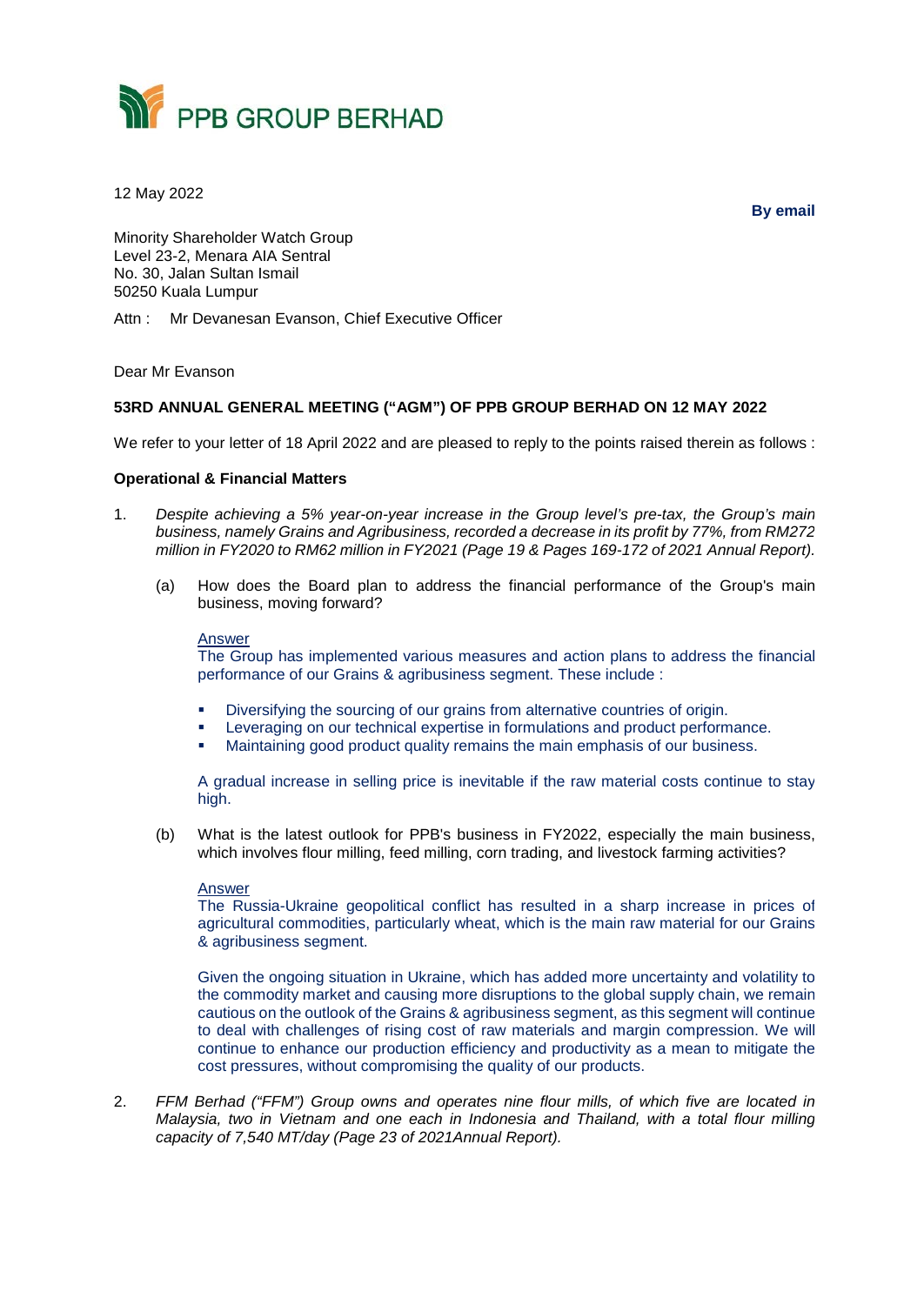- (a) What is the current and previous year's capacity utilisation rate for the abovementioned flour mills?
- (b) What is the planned optimal utilisation rate that the Group expects for the flour mills in FY2022?

Answer

Our overseas mills in Vietnam, Indonesia and Thailand have utilisation rates of 80% to 100%, whilst the five flour mills in Malaysia have utilisation rates of 50% to 75%.

The overall utilisation rate of all flour mills has been consistent for the past 2 years.

We expect an optimum capacity utilisation rate of 70% for all of our flour mills.

- 1. *The Group's consumer products division looked into opening new distribution channels such as e-commerce platforms to further improve sales (Page 26 of 2021 Annual Report).*
	- (a) Has the division opened the new distribution channels? If so, what are the channels or platforms?
	- (b) What are the targets for sales improvements for the Group's consumer products in the next two financial years?

#### Answer

Our Consumer products division has opened three new channels since 2019, which started with the food services and HORECA channels, followed by e-commerce channels towards the end of 2020. Our e-commerce channels include e-retailers, and well-known platforms such as Shopee, LAZADA and PandaMart.

Our three essential strategies for sales improvement include :

- i. Improve existing product sales.
- ii. Product expansion from the existing in-house and external agency brands.
- iii. Distribution of new in-house and external agency products and brands.

We target to achieve sales improvement of 10% in the next two years.

#### 4. *Environmental engineering and utilities orderbook & tender*

- (a) What is the segment's current orderbook? How long will the orderbook last?
- (b) What is the targeted orderbook replenishment in the next two financial years?
- (c) Going into 2022, CQ Group has tendered for water projects in Malaysia and Brunei valued at RM400 million (Page 29 of 2021 Annual Report).

How much contract value is expected to be awarded to the segment under the current project tenders?

Answer

The segment has an orderbook of RM360 million, which is expected to last until 2023.

We aim to have an orderbook of RM300 million to RM600 million in the next 2 years.

We hope to secure at least 50% of the tender book in 2022.

5. *Due to the COVID-19 pandemic, PPB's film exhibition and distribution segment recorded another pre-tax loss in FY2021 with a pre-tax loss of RM113,278,000 (FY2020: Pre-tax loss of RM135,598,000) (Page 27 & Pages 169-172 of 2021 Annual Report).*

As the recovery momentum picks up in 2022, what is the current business performance of the segment?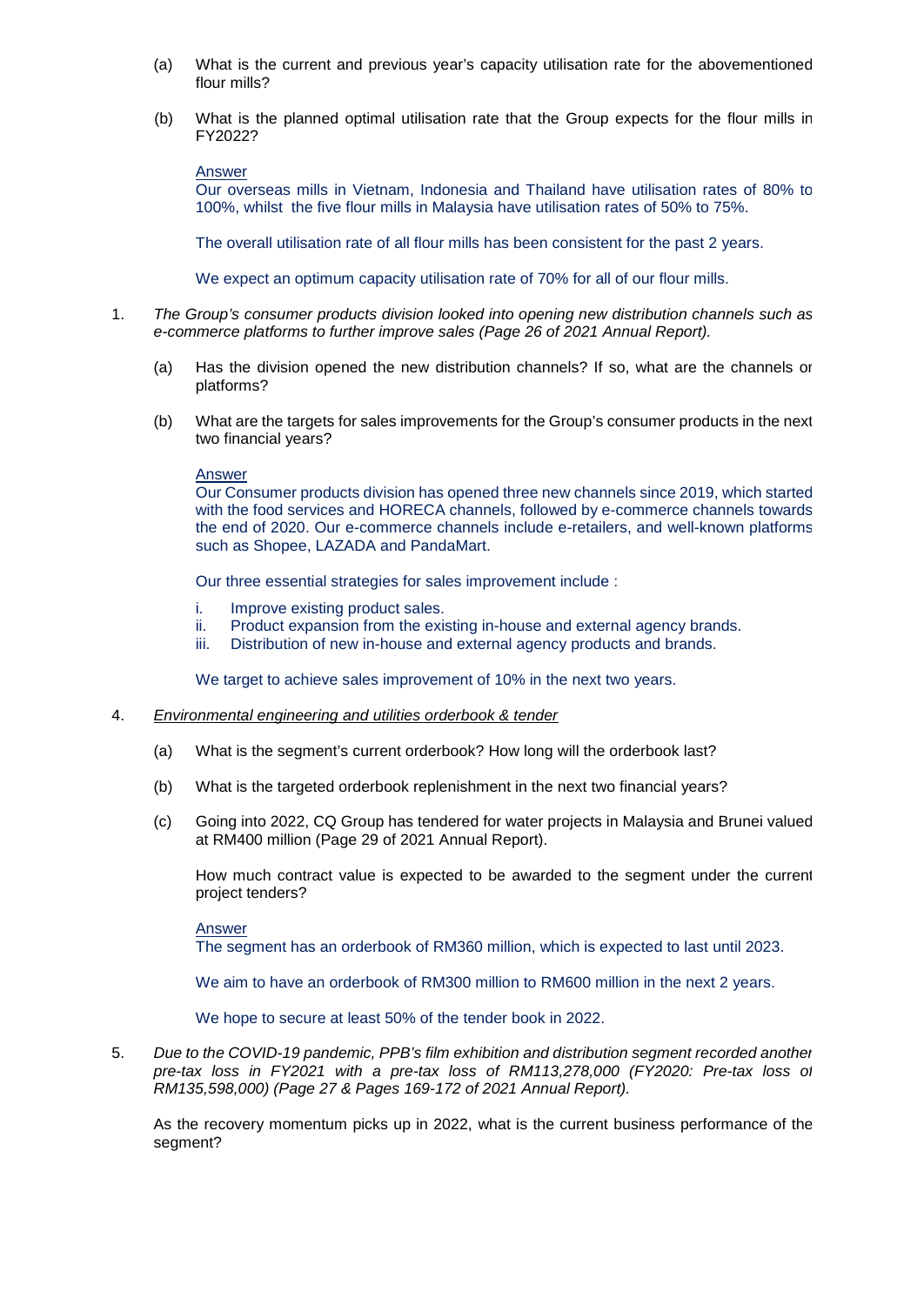Answer

The momentum built up in December 2021 holiday period spilled over into 2022 despite the start of the year usually being a low season.

There was a noticeable slow-down during the CNY period as the country experienced a spike in Omicron cases, with an improvement in March 2022 with the release of "The Batman".

In summary, with the relaxation of COVID-19 restrictions and all cinemas operating as normal, the segment has a solid start for 2022.

5. *On the Group's Property development, what is the current projects' progress, take-up rates, etc.?*

#### Answer

Our 228-unit Megah Rise residential project is expected to be completed in Q2 2022, and the Megah Rise Retail Mall is expected to be opened by Q4 2022.

To date, we have sold 63% of the residential units.

## **Corporate Governance & Sustainability/Environmental, Social and Governance Matters**

7. *Practice 4.2 of the Malaysian Code on Corporate Governance (MCCG) states that if the Board continues to retain the independent director after the twelfth year, the Board should seek annual shareholders' approval through a two-tier voting process.*

*The Board through Resolution 8 is seeking shareholders' approval for an independent director who has served for more than 12 years, to continue to act as Independent Non-Executive Directors of the Company.*

Is the Board going to implement the two-tier voting process at the upcoming AGM as per Practice 4.2? If the Board does not intend to implement the two-tier voting process, please explain why?

## Answer

The Board through the Nomination Committee, has carried out the necessary assessment of the independent director who has served more than 12 years, and has recommended for shareholders' approval, the extension of this director's tenure as an independent director until the next annual general meeting via a single-tier voting process. At this juncture, we are of the view that the single-tier voting process is appropriate, so that all shareholders are able to exercise their voting rights equally.

We note that the Bursa Securities Listing Requirements were amended in January 2022, which limits independent directors' tenure to a cumulative period not exceeding 12 years, and that this will take effect from 1 June 2023. We are mindful of this, and will apply the 12-year term limit for our independent directors when it is in effect.

8. *The Group is continuously striving to improve its environmental, social, and governance ("ESG") performance across all business segments, and has made good progress since its first sustainability statement in 2016 (Page 59 of 2021 Annual Report).*

What are the planned continuous improvements for the Group's ESG performance across all business segments for FY2022?

## Answer

The Group is committed to minimise any potential adverse effects brought about by our business operations to the environment and surrounding communities, through the adoption of the six core United Nations Sustainable Development Goals (SDG) into our reporting framework in FY2021, namely:

- SDG 6 Clean Water and Sanitation
- SDG 8 Decent Work and Economic Growth
- SDG 10 Reduced Inequalities
- SDG 12 Responsible Consumption and Production
- SDG 13 Climate Action
- SDG 16 Peace, Justice and Strong Institutions.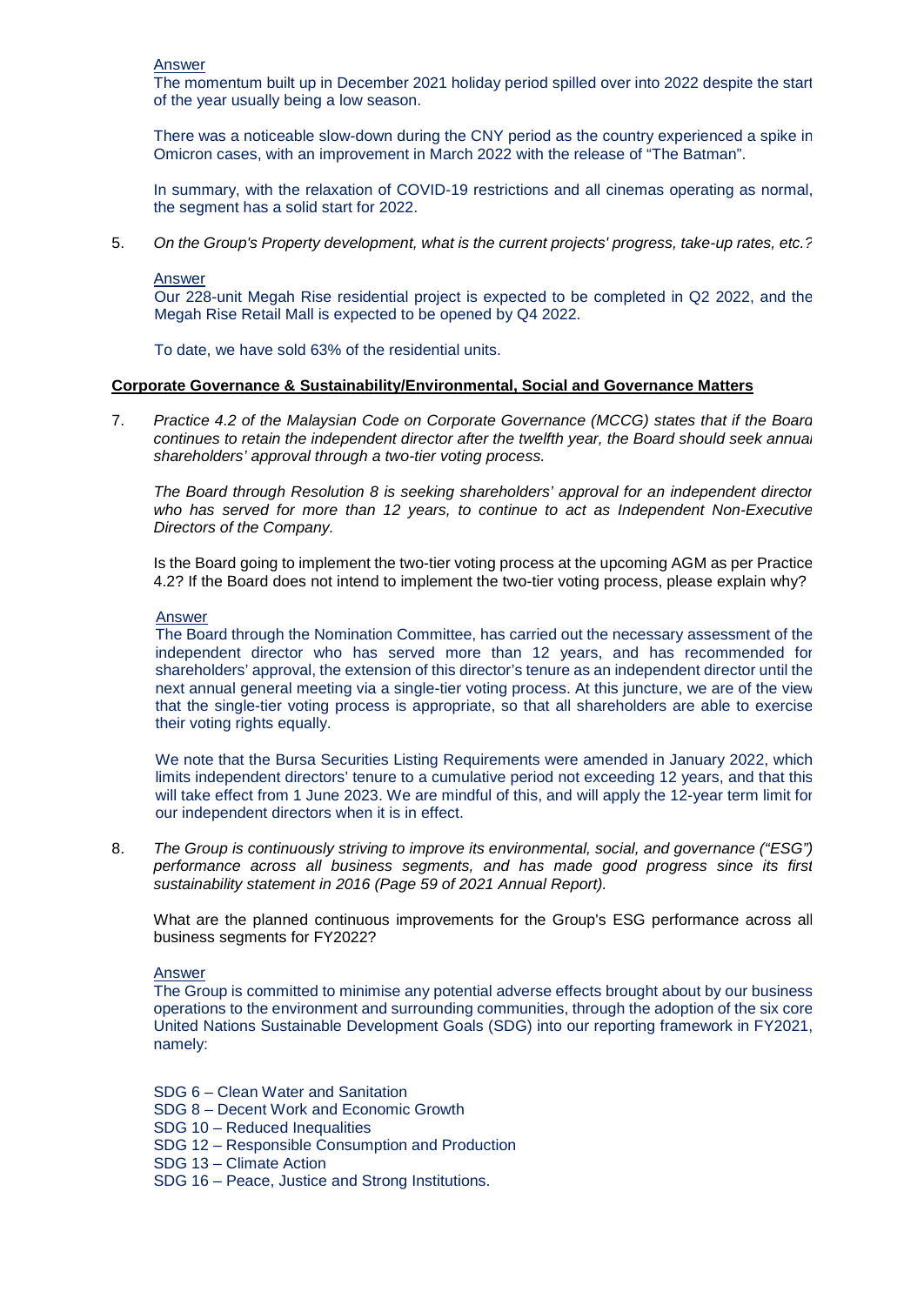To further strengthen the Group's ESG performance and reporting, we also have developed an internal five-year Group Sustainability Roadmap (2022–2026) ("Roadmap") to close the gaps between both the FTSE4Good indicators and GRI Standards. The Roadmap comprises action plans and focuses on enhancing the Group ESG performance under our four sustainability pillars, namely :

- **Environmental Impact**
- **Working Environment**
- **Community Investment**
- **Marketplace Engagement**

Key highlights of our action plans would include identifying the Group's potential biodiversity impacts; ensuring disclosure of GHG emissions Scope 1, 2 and 3 for all our businesses; and setting reduction targets, as well as establishing baselines for energy and water consumption.

Besides looking at minimizing our impact on the environment, we will also focus on our workforce by implementing initiatives to foster a positive work environment to promote employee safety, well-being, professional growth and collaboration between employees.

In addition, we would also be setting goals to improve access to better nutrition and enhancing our Sustainability Policy.

We trust the above has addressed the points raised by MSWG and as requested, will present them at the AGM for the benefit of shareholders. Please contact the undersigned or our Group Chief Financial Officer, Ms Yap Choi Foong via email (mahtk@ppb.com.my and cfyap@ppb.com.my respectively) if you require any additional clarification.

Yours sincerely **PPB GROUP BERHAD**

Mah Teck Keong Company Secretary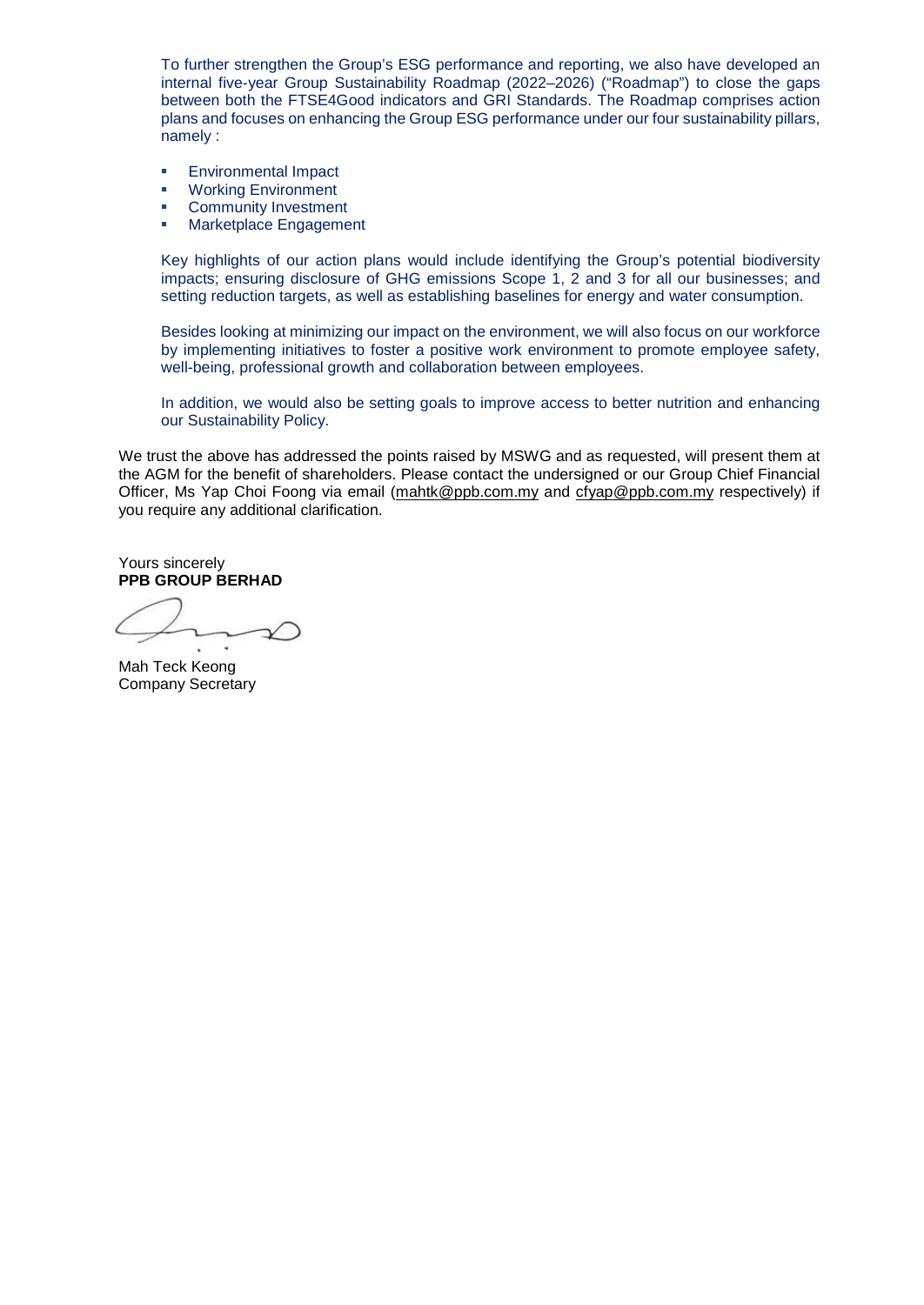## **RESPONSES TO MEMBERS' QUESTIONS**

#### *Grains and agribusiness/Consumer products*

- On a question whether there were any logistics and distribution problems faced by the group's bread products during the recent extended holiday period, the Managing Director ("MD") replied that the supply disruption was temporary and due to a lack of drivers during the festive period. The operations are back to normal.
- The MD also informed the meeting that management will consider the suggestions and explore various ways to promote new products of the group to shareholders, such as online platforms etc.
- A member asked whether the group would venture into the production of raw materials instead of relying on imports. The Chairman responded that the group's main raw material imports are wheat and corn, as well as soya beans (to a lesser extent). These commodities cannot be grown commercially on a large scale in Malaysia.

#### *Film exhibition and distribution*

 The MD explained that the MBO cinema asset acquisition was a strategic move to strengthen the group's leadership position, and the group is confident of the prospects of the cinema business in Malaysia. To-date, 13 of the 18 locations have opened, and the expanded network of cinemas is expected to contribute positively to the revenue and earnings of Golden Screen Cinemas ("GSC").

The acquisition cost was less than RM100m; this was below the cost of building new cinemas, and the replacement cost of new cinemas.

#### *Property*

- On the status of the Southern Marina Residences ("SMR") development, the MD disclosed that more than 50% of the completed units have been sold. With the property glut in the Johor/Iskandar area, the group is reviewing the situation and will be cautious in launching the subsequent phases. Development of these phases has been deferred until there is more certainty; however work on the retail space is targeted to be reactivated at end-2022/early-2023.
	- **Note** : SMR is a mixed development comprising three phases. The first phase of 456 units of condominiums (with gross development value ("GDV") of RM600m) was completed in 2018; the GDV of the remaining phases is estimated at about RM900m.
- The Megah Rise residential development (63% sold to-date) has seen an increase in enquiries and stronger interest with the return to normalcy. Management is confident to be able to sell the remaining units; there is no intention for the time being to retain unsold units as investment properties.
- In respect of Cheras Plaza (in Taman Segar, Kuala Lumpur), an upmarket food hall is under renovation and fitting out, which will provide F&B services to surrounding areas when it opens. There is presently no intention to lease space for pubs/bistros.

*Environmental engineering and utilities*

 The MD informed the meeting that the joint venture ("JV") company established in FY2021 was to undertake the Batu Kitang water treatment plant project in Sarawak. The JV partner is a Sarawakbased company. As work on the project is at an early stage, the contribution is not significant. *Finance*

- On the increase in inventories, the Group Chief Financial Officer ("GCFO") clarified that almost 100% of this was from the *Grains & agribusiness* segment. This comprised raw materials, viz wheat and corn, and was in line with the increase in commodity prices.
- The CFO informed the meeting that the associate disposed of was engaged in landfill operations, a non-core business, and the loss on disposal was RM4m. The associate liquidated was a dormant company in China, and there was a gain on disposal of RM74,000.
- On the difference between the two categories of investments, viz 'Fair Value through Comprehensive Income' (FVTOCI) and 'Fair Value Through Profit or Loss' (FVTPL), the CFO explained that under the Malaysian Financial Reporting Standards, investments are classified as either FVTPL, ie assets held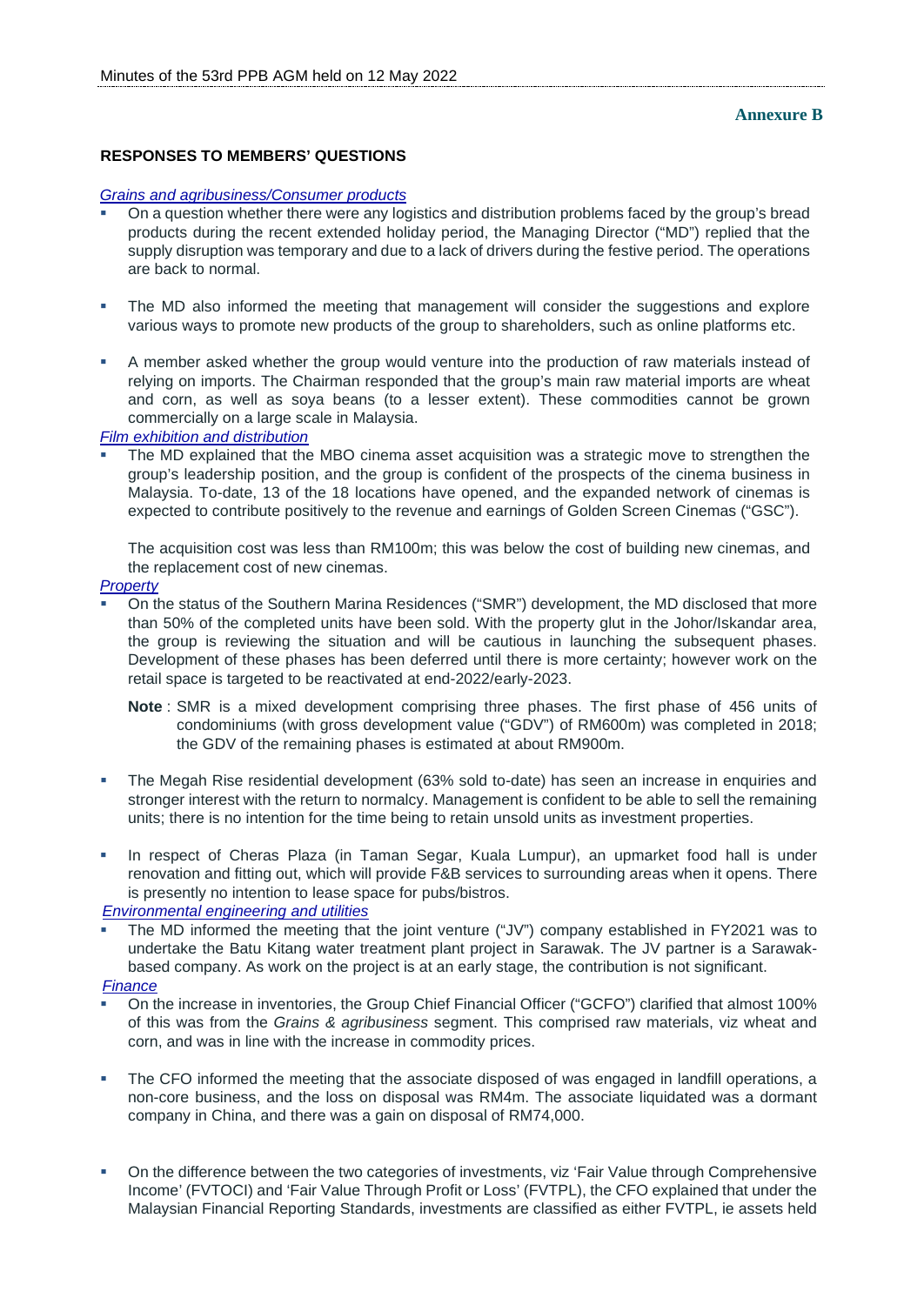with the intention for sale, and not for the long term; or FVTOCI, ie held for the long term, and not intended for sale.

 On dividends received by the Company, the CFO clarified that of the non-Wilmar International Limited dividends, about half comprised surplus cash repatriated from overseas, and the balance were mainly special dividends from overseas long-term investments.

The Chairman informed the meeting that should there be increased dividends received from Wilmar, the Company would in turn try to declare higher dividends subject to its cash requirements, such as investments etc.

- In respect of the group's financing expenses, the interest payments for the Malaysian entities (based on the present borrowings (RM1.1b  $@$  31/12/21) and assuming a 25-basis points increase) are estimated to be higher by about RM2.75m.
- The CFO informed the meeting that the eight flour milling associates in China (held under FFM Berhad) contributed RM57m in pre-tax profit in FY2021 (RM80m in FY2020).
- On a question whether there is any intention to make a bonus issue of shares, the Chairman replied that it is not presently under consideration.

## *Outlook*

 In response to questions on the outlook for the group, the MD explained that with the unprecedented challenges and uncertain operating environment, the group remains cautious on the outlook of its core businesses. Various factors such as the volatile and uncertain commodity markets, the Black Sea crisis, rising interest costs and inflation, have adversely affected the group's operations/businesses.

However the group has built up experience and agility to deal with shocks and adversity, and management is confident in managing the difficult operating environment; certain businesses would recover, and others will continue to face challenges.

 On a question on the effect of geo-political disruptions, adverse global weather patterns, inflationary pressures and the strengthening US dollar on the group's core segments and future profitability, the Chairman replied that it is difficult to provide a definite answer. The situation is very uncertain; as such the group will be prudent, conserve resources and persevere through this challenging period.

#### *Governance/Others*

- On the amount spent to conduct the virtual AGM including the remote participation and voting (RPV), the Chairman replied that the Company obtains quotations from service providers and selects the entity which can provide the required services at an acceptable price. However it is not appropriate to disclose the amount.
- In respect of the shareholders' mandate for recurrent related party transactions, the Secretary explained that the new mandate sought for one of the categories of transactions was substantially similar to that in the previous year; but was split for better clarity.
- The Secretary explained that the 48-hour cut-off to register for the AGM was to verify the eligibility of those who had registered. Once verified and registered, members can join the AGM at anytime during the proceedings. This will be reviewed again next year with the service provider and shortened if feasible.
- In response to a query on the resumption of physical AGMs, the Chairman replied that the Company would do so when the situation allows it, eg if participants are not at risk etc.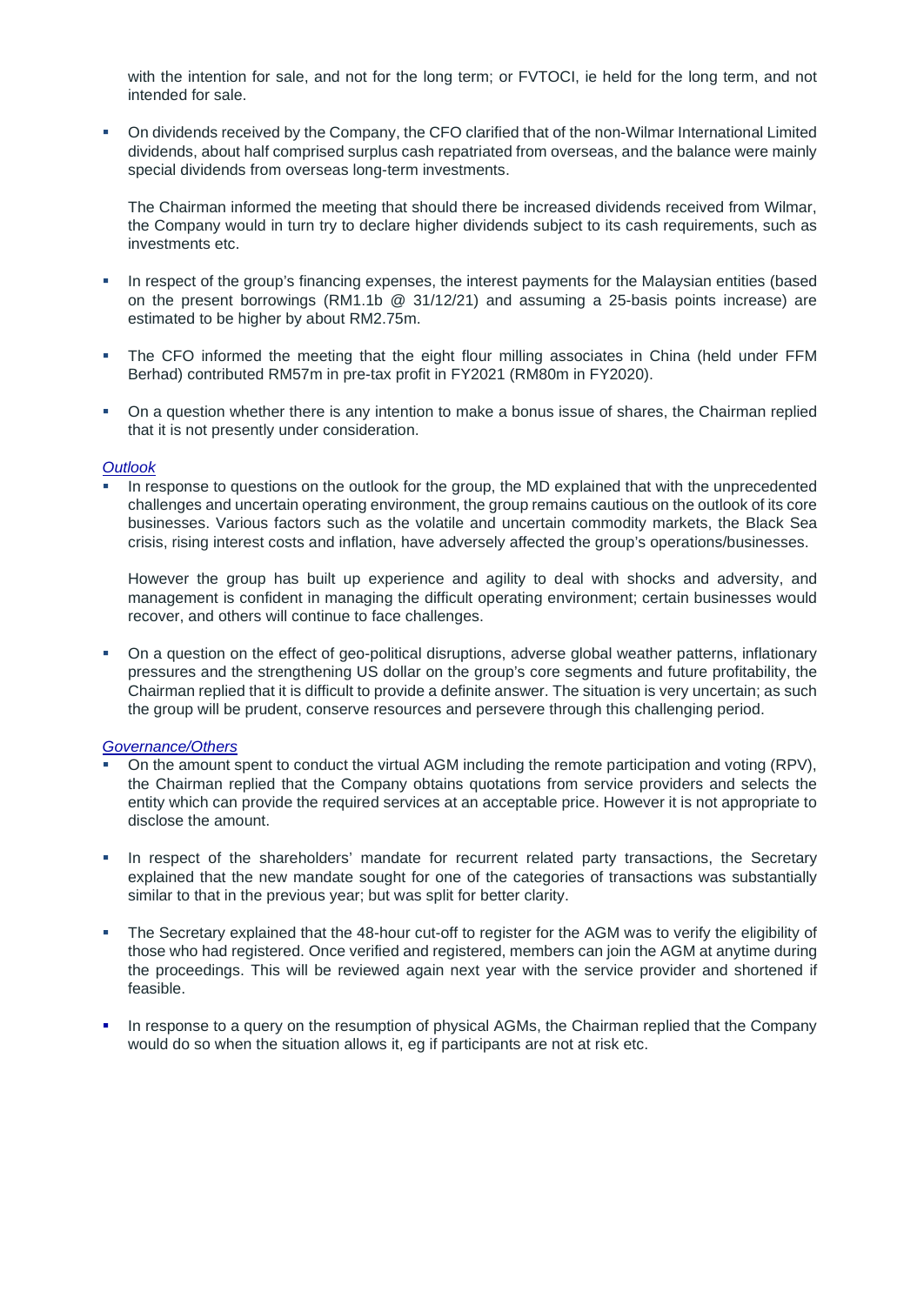# **RESULTS OF POLL VOTING**

# **Annexure C**

| <b>Resolution</b>        | <b>Subject</b>                                                                                                                                                            | <b>Votes for</b>     |               | <b>Votes against</b> |               | <b>Total votes</b> |
|--------------------------|---------------------------------------------------------------------------------------------------------------------------------------------------------------------------|----------------------|---------------|----------------------|---------------|--------------------|
|                          |                                                                                                                                                                           | <b>No. of shares</b> | $\frac{9}{6}$ | <b>No. of shares</b> | $\frac{9}{6}$ | No. of shares      |
| 1 - Ordinary Resolution  | To approve the payment of the final dividend.                                                                                                                             | 1,175,187,149        | 99.9995       | 5,922                | 0.0005        | 1,175,193,071      |
| 2 - Ordinary Resolution  | To approve the payment of Directors' fees.                                                                                                                                | 1,173,283,175        | 99.9960       | 47,281               | 0.0040        | 1,173,330,456      |
| 3 - Ordinary Resolution  | To approve the payment of Directors' benefits.                                                                                                                            | 1,172,814,143        | 99.9577       | 496,713              | 0.0423        | 1,173,310,856      |
| 4 - Ordinary Resolution  | To re-elect Dato' Capt Sufian @ Qurnain bin Abdul<br>Rashid ("Dato' Sufian") as a Director.                                                                               | 970,020,843          | 82.5588       | 204,924,098          | 17.4412       | 1,174,944,941      |
| 5 - Ordinary Resolution  | To re-elect Madam Tam Chiew Lin as a Director.                                                                                                                            | 993,716,782          | 97.9535       | 20,761,415           | 2.0465        | 1,014,478,197      |
| 6 - Ordinary Resolution  | To re-elect Tengku Nurul Azian binti Tengku<br>Shahriman as a Director.                                                                                                   | 1,168,153,505        | 99.4010       | 7,039,796            | 0.5990        | 1,175,193,301      |
| 7 - Ordinary Resolution  | To re-appoint Ernst & Young PLT as auditors of the<br>Company.                                                                                                            | 1,175,081,773        | 99.9905       | 111,528              | 0.0095        | 1,175,193,301      |
| 8 - Ordinary Resolution  | To approve the continuation of Dato' Sufian's tenure<br>as an Independent Director.                                                                                       | 956,760,043          | 81.4301       | 218,186,558          | 18.5699       | 1,174,946,601      |
| 9 - Ordinary Resolution  | To approve the continuation of Mr Soh Chin Teck's<br>tenure as an Independent Director.                                                                                   | 980,580,242          | 83.4399       | 194,613,059          | 16.5601       | 1,175,193,301      |
| 10 - Ordinary Resolution | To approve the continuation of En Ahmad Riza<br>Basir's tenure as an Independent Director.                                                                                | 993,551,626          | 97.9372       | 20,926,470           | 2.0628        | 1,014,478,096      |
| 11 - Ordinary Resolution | To authorise the Directors to allot and issue shares.                                                                                                                     | 993,516,537          | 84.5407       | 181,676,.764         | 15.4593       | 1,175,193,301      |
| 12 - Ordinary Resolution | To approve a shareholders' mandate for recurrent<br>related party transactions of a revenue or trading<br>nature with PGEO Group Sdn Bhd and/or its<br>connected persons. | 1,175,170,225        | 99.9983       | 20,137               | 0.0017        | 1,175,190,362      |
| 13 - Ordinary Resolution | To approve the Proposed Share Buy-back.                                                                                                                                   | 1,173,152,590        | 99.8319       | 1,974,818            | 0.1681        | 1,175,127,408      |
| 14 - Special Resolution  | To approve the amendments to the Constitution.                                                                                                                            | 1,174,892,119        | 99.9747       | 297,736              | 0.0253        | 1,175,189,855      |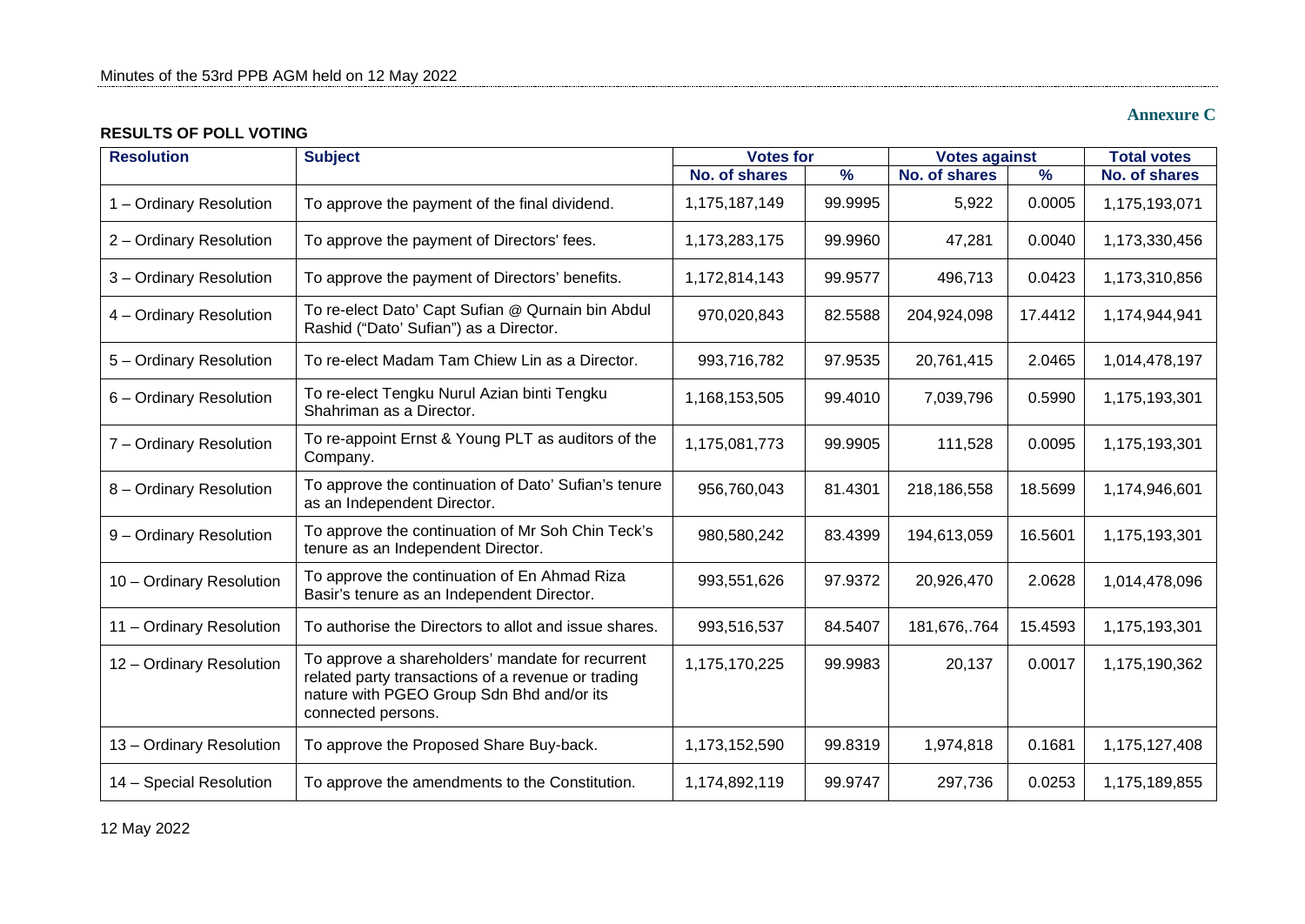## **Annexure D**

# **RESOLUTIONS PASSED AT THE 53RD AGM**

#### *No.1 – Ordinary Resolution*

That the payment of a final dividend of 25 sen per share in respect of the financial year ended 31 December 2021 be hereby approved.

## *No.2 – Ordinary Resolution*

That Directors' fees amounting to RM1,016,000/- for the financial year ended 31 December 2021 be hereby approved for payment to the non-salaried Directors.

## *No.3 – Ordinary Resolution*

That approval be hereby given for the payment of benefits to the non-salaried Directors amounting to RM1,080,000/- for the period from 1 July 2022 to 30 June 2023.

#### *No.4 – Ordinary Resolution*

That Dato' Capt Sufian @ Qurnain bin Abdul Rashid, retiring in accordance with Clause 105 of the Company's Constitution be hereby re-elected a Director of the Company.

#### *No.5 – Ordinary Resolution*

That Madam Tam Chiew Lin, retiring in accordance with Clause 105 of the Company's Constitution be hereby re-elected a Director of the Company.

#### *No.6 – Ordinary Resolution*

That Tengku Nurul Azian binti Tengku Shahriman, retiring in accordance with Clause 86 of the Company's Constitution be hereby re-elected a Director of the Company.

#### *No.7 – Ordinary Resolution*

That Ernst & Young PLT be hereby re-appointed as auditors of the Company until the conclusion of the next Annual General Meeting at a fee to be fixed by the Directors.

#### *No.8 – Ordinary Resolution*

That approval be hereby given for Dato' Captain Ahmad Sufian @ Qurnain bin Abdul Rashid to continue in office as an Independent Director until the conclusion of the next Annual General Meeting of the Company.

## *No.9 – Ordinary Resolution*

That approval be hereby given for Mr Soh Chin Teck to continue in office as an Independent Director until the conclusion of the next Annual General Meeting of the Company.

# *No.10 – Ordinary Resolution*

That approval be hereby given for Encik Ahmad Riza bin Basir to continue in office as an Independent Director until the conclusion of the next Annual General Meeting of the Company.

#### *No.11 – Ordinary Resolution*

That subject to the Companies Act 2016, the Constitution of the Company and the approvals of the relevant authorities (if required), the Directors be and are hereby authorised to allot and issue shares in the Company at any time until the conclusion of the next Annual General Meeting and upon such terms and conditions and for such purposes as the Directors may, in their absolute discretion, deem fit provided that the aggregate number of shares to be issued does not exceed ten per centum (10%) of the issued shares of the Company for the time being, and that the Directors be and are also empowered to obtain approval for the listing of and quotation for the additional shares so issued on Bursa Malaysia Securities Berhad.

#### *No.12 – Ordinary Resolution*

That pursuant to Paragraph 10.09 of the Main Market Listing Requirements of Bursa Malaysia Securities Berhad, approval be and is hereby given to the Company and its subsidiaries ("PPB Group") to enter into recurrent related party transactions of a revenue or trading nature as specified in Part A, sections 2.2.2(a) and 2.2.2(b) of the Circular to Shareholders of the Company dated 14 April 2022 with PGEO Group Sdn Bhd and/or persons connected with it as described in section 2.2.1 thereof which are necessary for PPB Group's day-to-day operations subject further to the following :